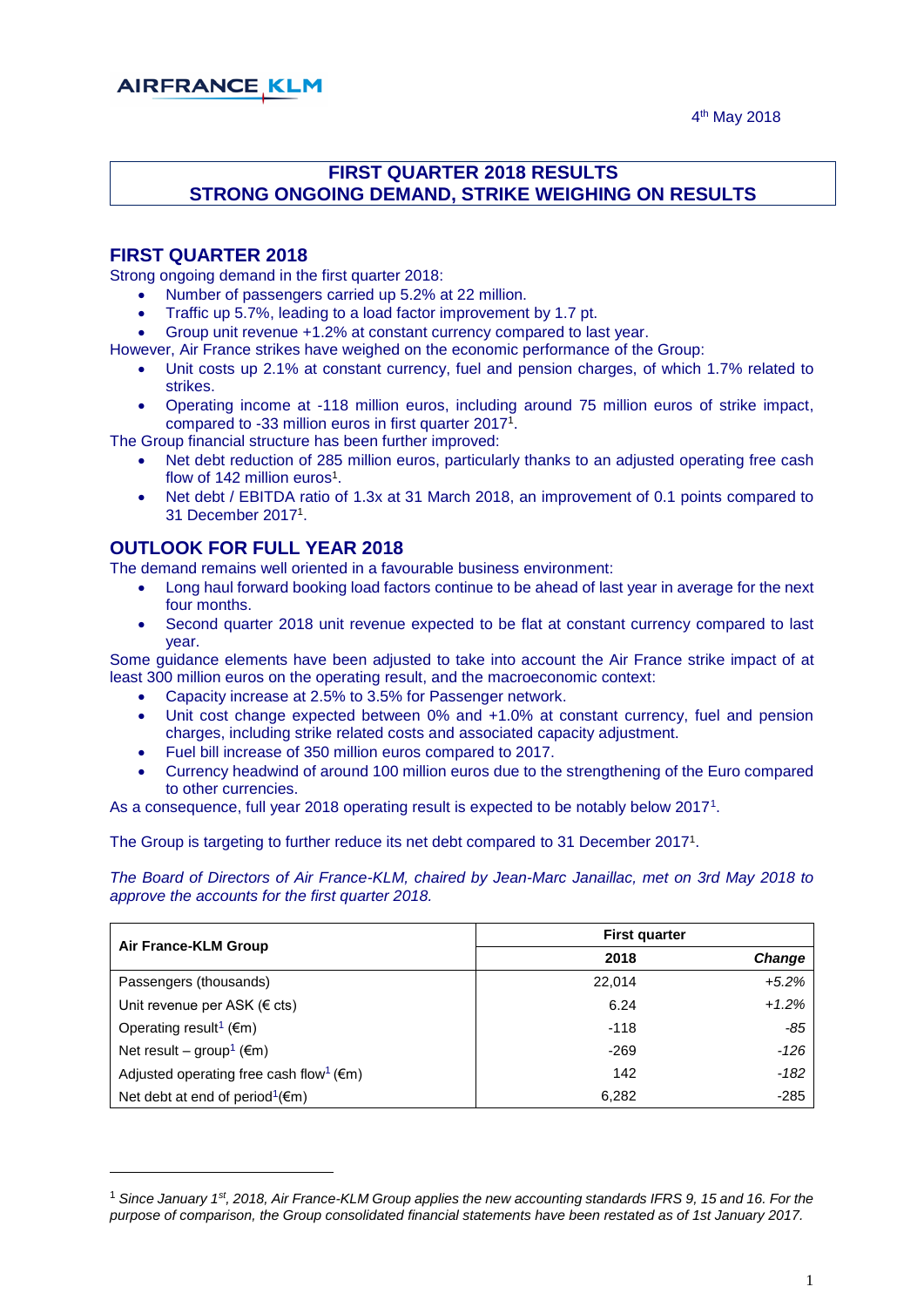# **Restatement of accounts due to implementation of new accounting standards of IFRS**

Since January 1, 2018, Air France-KLM Group applies the three following new standards:

- IFRS 9 "Financial Instruments"
- IFRS 15 "Revenue Recognition from Contracts with Customers": this standard is applied retrospectively to each previous period in which financial information is presented, according to IAS 8 *Accounting Policies, Changes in Accounting Estimates and Errors*.
- IFRS 16 "Leases": the Group has opted for the early adoption of this standard starting January 1, 2018. It has been applied using the retrospective restatement to each prior reporting period presented applying IAS 8. With IFRS 16, all lease contracts will be recognized on the balance sheet except for two capitalization exemptions proposed by the standard (lease contracts with a duration of less than 12 months and lease contracts for which the underlying asset has a value in new of below 5,000  $\epsilon$ ).

*Detailed information on the changes of IFRS are provided in the published document ["Consolidated](http://www.airfranceklm.com/sites/default/files/124_afklm_consolidated_financial_statement_2017.pdf)  [financial statements"](http://www.airfranceklm.com/sites/default/files/124_afklm_consolidated_financial_statement_2017.pdf) of the first quarter 2018, Chapter 2: Restatement of accounts 2017, page 11-15.*

|                                   |                              | Q1 2017         |               |                         |
|-----------------------------------|------------------------------|-----------------|---------------|-------------------------|
| In million euros                  | <b>Published</b><br>accounts | <b>Restated</b> | <b>Change</b> | Impact by               |
| <b>Revenues</b>                   | 5,709                        | 5,705           | $-4$          | IFRS 15                 |
| External expenses                 | $-5,155$                     | $-5,057$        | +98           | <b>IFRS 15 &amp; 16</b> |
| <b>Operating leases</b>           | $-285$                       | $\Omega$        | $+285$        | IFRS 16                 |
| <b>EBITDA</b>                     | 269                          | 648             | +379          | <b>IFRS 15 &amp; 16</b> |
| Amortizations and depreciation    | $-412$                       | -681            | -269          | IFRS 16                 |
| <b>Current operating income</b>   | $-143$                       | $-33$           | $+110$        | <b>IFRS 15 &amp; 16</b> |
| Cost of financial debt            | -56                          | -140            | -84           | IFRS 16                 |
| Operating income -/- cost of debt | $-199$                       | $-173$          | $+26$         | <b>IFRS 15 &amp; 16</b> |
| Other financial items             | $-31$                        | 46              | $+77$         | <b>IFRS 9 &amp; 16</b>  |
| Income tax                        | 9                            | $-21$           | $-30$         |                         |
| <b>Net result</b>                 | $-216$                       | -143            | $+73$         |                         |

#### **Impact on the consolidated income statement**

| In million euros                  | <b>Published</b><br>accounts | <b>Restated</b> | <b>Change</b> | Impact by               |
|-----------------------------------|------------------------------|-----------------|---------------|-------------------------|
| <b>Revenues</b>                   | 25,784                       | 25,860          | $+76$         | IFRS 15                 |
| External expenses                 | $-21,432$                    | $-21,086$       | $+346$        | <b>IFRS 15 &amp; 16</b> |
| Operating leases                  | $-1,088$                     | $\Omega$        | $+1,088$      | IFRS 16                 |
| <b>EBITDA</b>                     | 3,264                        | 4,774           | $+1.510$      | <b>IFRS 15 &amp; 16</b> |
| Amortizations and depreciation    | $-1,776$                     | $-2,837$        | $-1,061$      | <b>IFRS 16</b>          |
| <b>Current operating income</b>   | 1,488                        | 1,937           | $+449$        | <b>IFRS 15 &amp; 16</b> |
| Cost of financial debt            | $-214$                       | -537            | $-322$        | IFRS 16                 |
| Operating income -/- cost of debt | 1,273                        | 1,400           | $+127$        | <b>IFRS 15 &amp; 16</b> |
| Other financial items             | 116                          | 582             | $+466$        | <b>IFRS 9 &amp; 16</b>  |
| Income tax                        | 229                          | 74              | $-155$        |                         |
| Net result                        | -274                         | 162             | +436          |                         |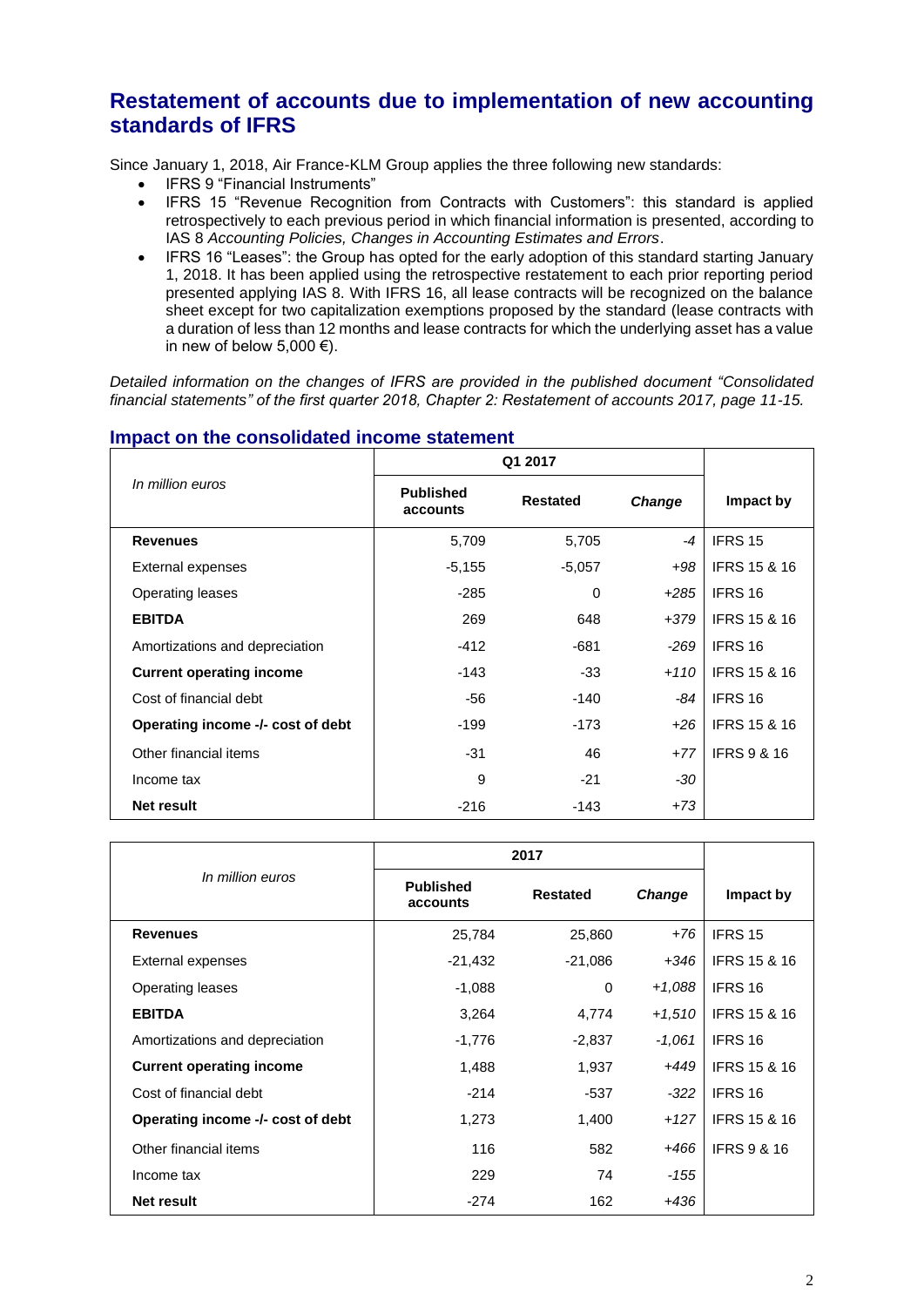# **Impact on the consolidated balance sheet per 31 December 2017**

| In billion<br>euros                         | <b>Published</b><br>accounts | <b>Restated</b> | <b>Change</b> |                                           | <b>Published</b><br>accounts | <b>Restated</b> | <b>Change</b> |
|---------------------------------------------|------------------------------|-----------------|---------------|-------------------------------------------|------------------------------|-----------------|---------------|
| <b>Asset</b>                                | 24.4                         | 30.2            | $+5.8$        | <b>Liabilities &amp;</b><br><b>Equity</b> | 24.4                         | 30.2            | $+5.8$        |
| <b>Fixed</b><br>Assets:<br><b>Equipment</b> | 11.4                         | 11.1            | $-0.3$        | <b>Equity</b>                             | 3.0                          | 2.5             | $-0.5$        |
| <b>Fixed</b><br>Assets:<br>right of use     | 0.0                          | 5.9             | $+5.9$        | <b>Liabilities</b>                        | 21.4                         | 27.7            | $+6.3$        |
| Deferred tax<br>asset                       | 0.2                          | 0.5             | $+0.2$        | Lease debt                                | 0.0                          | 5.1             | $+5.1$        |
|                                             |                              |                 |               | Maintenance<br>provision                  | 2.2                          | 3.2             | $+1.0$        |

### **Impact on the consolidated statement of cash flows**

|                                     |                              | Q1 2017         |               |
|-------------------------------------|------------------------------|-----------------|---------------|
| In million euros                    | <b>Published</b><br>accounts | <b>Restated</b> | <b>Change</b> |
| Operating free cash flow            | 329                          | 581             | $+252$        |
| Cash flow from financing activities | $-192$                       | $-444$          | $-252$        |
| Change in cash and cash equivalents | 126                          | 126             | 0             |

All the changes shown in this press release are based on 2017 restated financial statements.

# **Business Review**

### **Network: Revenue growth in context of strikes impacting margin**

|                                    | <b>First quarter</b> |               |                                       |  |
|------------------------------------|----------------------|---------------|---------------------------------------|--|
| <b>Network</b>                     | 2018                 | <b>Change</b> | <b>Change</b><br>constant<br>currency |  |
| Capacity (EASK m)                  | 76,993               | $+2.8%$       |                                       |  |
| Total revenues $(\epsilon m)$      | 5,090                | $+0.8%$       | $+4.5%$                               |  |
| Scheduled revenues (€m)            | 4,836                | $+0.8%$       | $+4.6%$                               |  |
| Unit revenue per EASK ( $\in$ cts) | 6.28                 | $-2.0%$       | $+1.7%$                               |  |
| Unit cost per EASK ( $\in$ cts)    | 6.39                 | $-0.5%$       | $+3.7%$                               |  |
| Operating result $(\epsilon m)$    | -86                  | -76           | -97                                   |  |

There has been a positive business environment in the first quarter of 2018, with strong ongoing demand. The Group has increased its Network capacity by 2.8% compared to last year, slightly lower than planned mainly as a result of three days of strikes at Air France. Despite this unfavourable event, the network revenues grew by +4.5% compared to last year at constant currency, which enabled to partly offsett the strike and fuel cost negative impacts. The combined Passenger and Cargo operating result amounted to -86 million euros for first quarter 2018, including around 75 million euros of negative strike impact, a decrease of 97 million euros compared to last year at constant currency.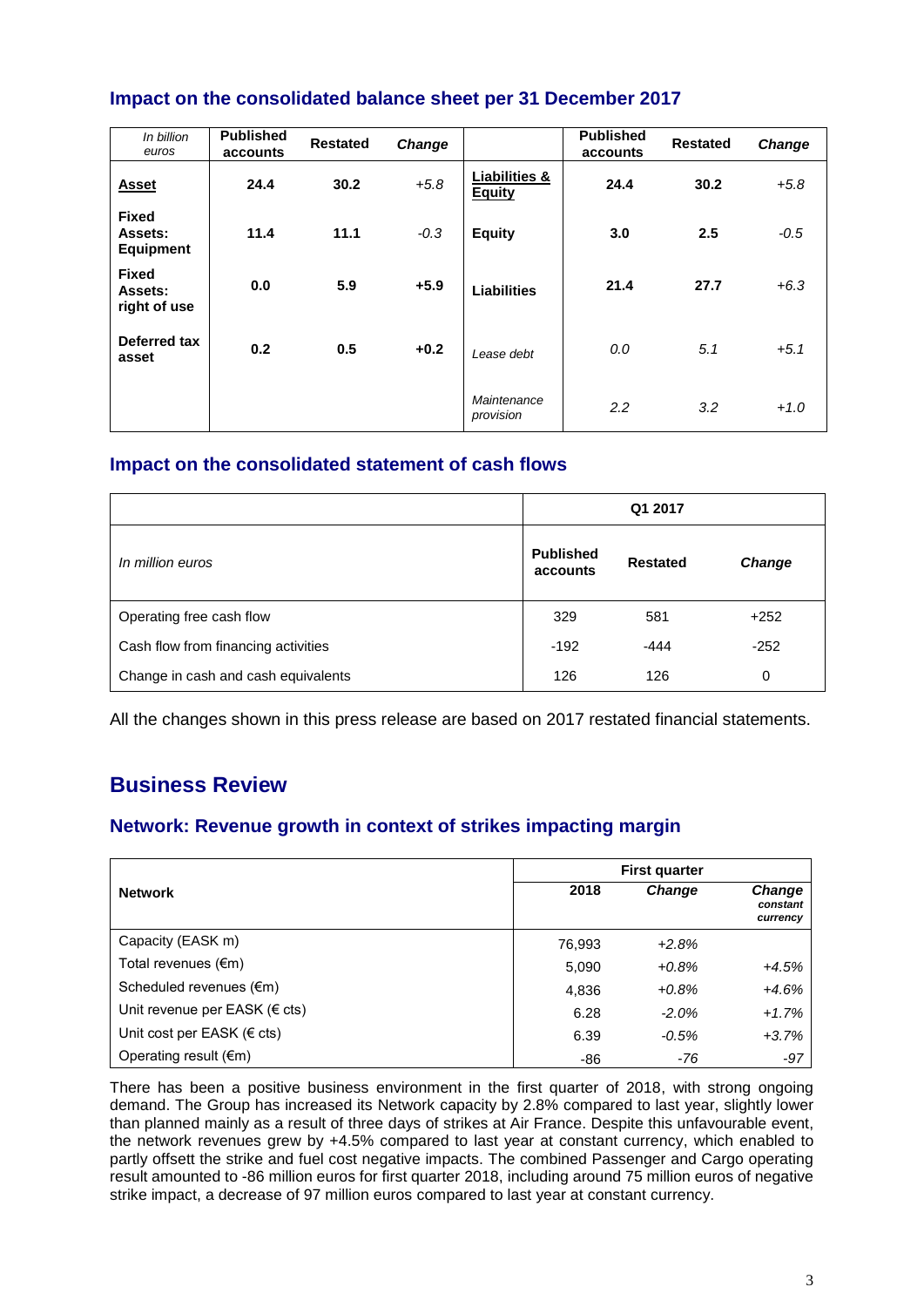#### **Passenger: Strong ongoing demand for long-haul and medium-haul hubs, pressure in point-topoint network**

|                                   | <b>First quarter</b> |               |                                |
|-----------------------------------|----------------------|---------------|--------------------------------|
| Passenger network                 | 2018                 | <b>Change</b> | Change<br>constant<br>currency |
| Passengers (thousands)            | 19,287               | $+4.4%$       |                                |
| Capacity (ASK m)                  | 68,174               | $+3.2%$       |                                |
| Traffic (RPK m)                   | 59,112               | $+4.9%$       |                                |
| Load factor                       | 86.7%                | $+1.4$ pt     |                                |
| Total passenger revenues (€m)     | 4,547                | $+0.6%$       | $+4.1%$                        |
| Scheduled passenger revenues (€m) | 4,359                | $+0.6%$       | $+4.2%$                        |
| Unit revenue per ASK (€ cts)      | 6.39                 | $-2.4%$       | $+1.0%$                        |

The number of passengers carried in the first quarter of 2018 grew by 4.4% to 19.3 million and unit revenue increased by 1.0% at constant currency.

The long-haul network benefitted from a dynamic demand resulting in an unit revenue increase of 1.9% at constant currency. This good performance was driven by the North America, Latin America and Asia networks, with unit revenue increases of respectively 4.9%, 6.2% and 2.4% at constant currency.

The medium-haul network was more mixed: the unit revenue was up 2.3% at constant currency for medium-haul hubs, but down -8.9% on the point-to-point network in France, mainly due to the new TGV competition on Bordeaux and Britanny.

#### **Cargo: Increase in unit revenues compared to last year drives growth of revenues**

|                                   | <b>First quarter</b> |          |                                          |
|-----------------------------------|----------------------|----------|------------------------------------------|
| <b>Cargo business</b>             | 2018                 | Change   | <b>Change</b><br>at constant<br>currency |
| Tons (thousands)                  | 270                  | $-0.8\%$ |                                          |
| Capacity (ATK m)                  | 3,415                | $+0.6%$  |                                          |
| Traffic (RTK m)                   | 2,036                | $-0.4%$  |                                          |
| Load factor                       | 59.6%                | -0.6 pt  |                                          |
| Total Cargo revenues (€m)         | 543                  | $+2.6%$  | $+7.9%$                                  |
| Scheduled cargo revenues (€m)     | 477                  | $+2.4%$  | $+8.0%$                                  |
| Unit revenue per ATK ( $\in$ cts) | 13.95                | $+1.8%$  | $+7.3%$                                  |

The Cargo business has continued its turnaround in the first quarter of 2018, with a market demand remaining strong, especially on outbound Europe and inbound Asia.

Capacity grew by 0.6% and, despite a load factor slightly decreasing, the unit revenue increased by 7.3% at constant currency.

#### **Transavia: Strong capacity growth and strong unit revenue performance contribute to an improvement in operating result**

|                                     | <b>First quarter</b> |           |  |
|-------------------------------------|----------------------|-----------|--|
| <b>Transavia</b>                    | 2018                 | Change    |  |
| Passengers (thousands)              | 2,727                | $+11.3%$  |  |
| Capacity (ASK m)                    | 5,229                | $+10.1%$  |  |
| Traffic (RPK m)                     | 4,807                | $+16.0%$  |  |
| Load factor                         | 91.9%                | $+4.6$ pt |  |
| Total passenger revenues (€m)       | 235                  | $+19.3%$  |  |
| Unit revenue per ASK ( $\in$ cts)   | 4.30                 | $+8.4%$   |  |
| Unit cost per ASK ( $\epsilon$ cts) | 5.41                 | $+1.3%$   |  |
| Operating result $(\epsilon m)$     | $-58$                | $+7$      |  |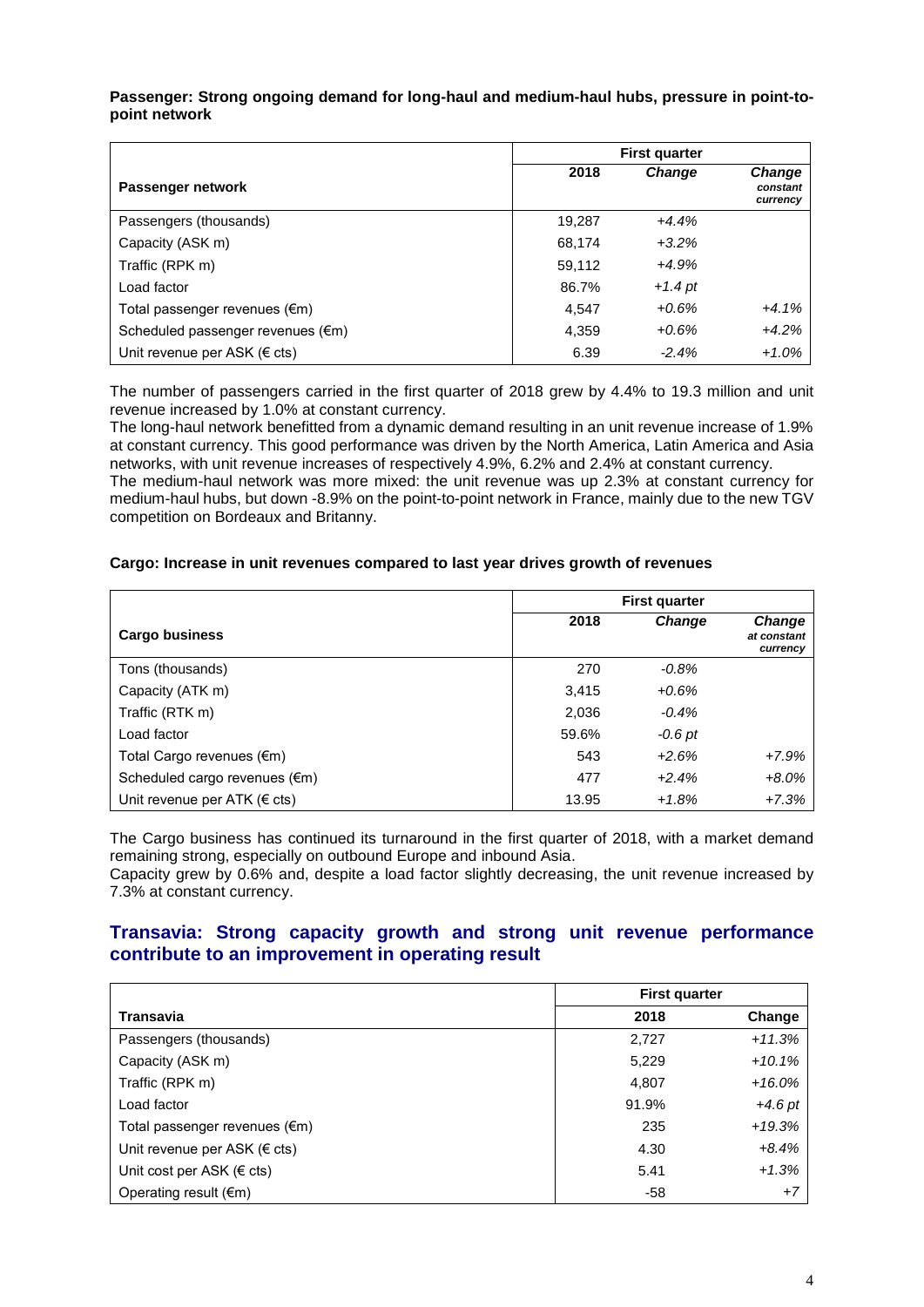Transavia carried 2.7 million passengers in the first quarter 2018, an increase of 11.3% compared to last year. Capacity of Transavia France was strongly up by 25.0%, while capacity of Transavia Holland was up 2.2%. Transavia benefitted from shift of Easter leisure peak traffic from the month of April to March: in total the traffic growth was 16.0%, increasing the load factor by 4.6 pt compared to last year. The unit revenue was clearly up with 8.4% compared to last year.

The first quarter 2018 operating result stood at -58 million euros, an improvement of 7 million euros compared to last year.

# **Maintenance: Increase of third party revenues**

|                                     | <b>First quarter</b> |               |                                          |
|-------------------------------------|----------------------|---------------|------------------------------------------|
| <b>Maintenance</b>                  | 2018                 | <b>Change</b> | <b>Change</b><br>at constant<br>currency |
| Total revenues $(\epsilon m)$       | 1.075                | $+3.7%$       |                                          |
| Third party revenues $(\epsilon m)$ | 471                  | $+5.1%$       | $+17.2%$                                 |
| Operating result $(\epsilon m)$     | 27                   | -17           | $-14$                                    |
| Operating margin (%)                | 2.5%                 | $-1.7$ pt     | $-1.7$ pt                                |

The Maintenance revenues increased in the first quarter 2018 compared to last year, with third-party revenues up by 17.2% at constant currency, driven by both engines and components activities. The operating margin expressed as a percentage of total revenues stood at 2.5%, a decrease of 1.7 points at constant currency, but stable excluding an exceptional effect related to the early termination of a components contract.

The Maintenance order book further increased to 10.8 billion dollars at end of the first quarter 2018, an increase of 0.4 billion dollars compared to end of 2017.

# **Air France-KLM Group: First quarter 2018 impacted by Air France strike**

|                                        | <b>First quarter</b> |               |                                   |
|----------------------------------------|----------------------|---------------|-----------------------------------|
|                                        | 2018                 | <b>Change</b> | Change<br>at constant<br>currency |
| Capacity (EASK m)                      | 82,221               | $+3.3%$       |                                   |
| Capacity excl. Cargo (ASK m)           | 73,403               | $+3.6%$       |                                   |
| Revenues $(\epsilon m)$                | 5,806                | $+1.8%$       | $+5.9%$                           |
| $EBITDA$ ( $\epsilon$ m)               | 621                  | $-4.2%$       | $-6.4%$                           |
| Operating result $(\epsilon m)$        | $-118$               | -85           | $-105$                            |
| Operating margin (%)                   | $-2.0%$              | $-1.5$ pt     | $-1.8$ pt                         |
| Net result, group share $(\epsilon m)$ | $-269$               | $-126$        |                                   |

In first quarter 2018, the Air France-KLM Group realized an operating result of -118 million euros, down by 85 million euros compared to last year. This decrease is mainly explained by the strikes at Air France with a negative impact of around 75 million euros and by the fuel price increase.

Unit revenue contributed positively with 91 million euros and unit cost showed a negative effect of 106 million euros, both including strike related effects.

The fuel bill amounted to 1,058 million euros, down 61 million euros, but up 83 million euros at constant currency due to the increase in jet fuel price including hedging.

Currencies had a negative 224 million euros impact on revenues versus first quarter 2017, due to the strengthening of the euro against other currencies. The positive impact on costs reached 245 million euros, including a tailwind from currency hedging. In the first quarter 2018, the net impact of currencies thus amounted to a positive 20 million euros.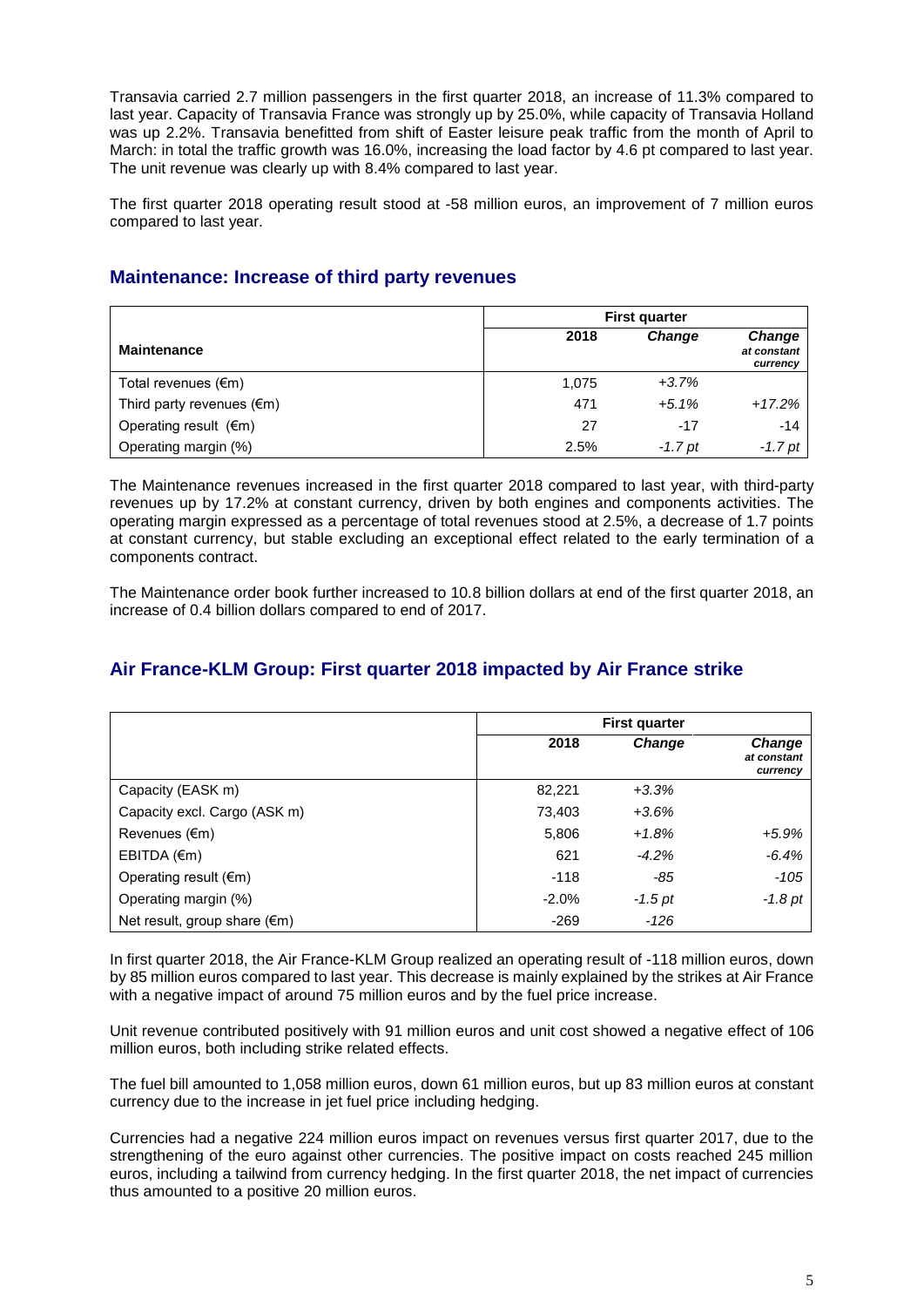#### **Unit cost**

On a constant currency, fuel price and pension-related expense basis, the unit cost was up +2.1% in the first quarter 2018, of which +1.7% was resulting from the strikes at Air France and +0.4% from a one-off item.

#### **Increased productivity supported by capacity growth**

Productivity, measured in EASK per FTE, increased by 2.1% with a capacity increase of 3.3%. The average number of staff increased by 900 FTEs including +100 FTEs in Pilots and +1100 FTEs in Cabin crew relating to the capacity increase. Ground staff were reduced by -300 FTEs.

Net employee costs in the first quarter 2018 were up 1.9% compared to last year, including a profit sharing component for KLM. Excluding this effect, the net employee costs were up 0.6%.

#### **Further strengthening of the financial structure**

|                                                                                        | <b>First quarter</b> |        |
|----------------------------------------------------------------------------------------|----------------------|--------|
| In million euros                                                                       | 2018                 | Change |
| Cash flow before change in WCR and Voluntary Departure Plans, continuing<br>operations | 512                  | -49    |
| Cash out related to Voluntary Departure Plans                                          | $-22$                | $+15$  |
| Change in Working Capital Requirement (WCR)                                            | 807                  | $+125$ |
| Net cash flow from operating activities                                                | 1,297                | $+91$  |
| Net investments before sale & lease-back*                                              | $-913$               | $-288$ |
| Operating free cash flow                                                               | 384                  | $-197$ |
| Reduction of lease debt                                                                | $-242$               | $+15$  |
| Adjusted operating free cash flow **                                                   | 142                  | -182   |

*\* Sum of* '*Purchase of property, plant and equipment and intangible assets' and 'Proceeds on disposal of property, plant and equipment and intangible assets' as presented in the consolidated cash flow statement.*

*\*\* With the implementation of new accounting standards IFRS 16, the cash-out related to the repayment of lease debt is not deducted from the "Operating free cash flow". The "Adjusted operating free cash" is the Operating free cash flow" after deduction of the repayment of lease debt.*

#### **Positive adjusted operating free cash flow**

The Group has generated an adjusted operating free cash flow of 142 million euros in the first quarter 2018, compared to 324 million euros in the first quarter 2017. The change in working capital amounted to 807 million euros, an increase by 125 million euros compared to last year, and net investments amounted to 913 million euros, an increase of 288 million euros.

#### **Net debt reduction by the generated adjusted operating free cash flow and reduction of lease debt**

| In million euros             | 31 Mar 2018 | 31 Dec 2017  |
|------------------------------|-------------|--------------|
| Net debt                     | 6,282       | 6,567        |
| EBITDA <sup>1</sup>          | 4,748       | 4.774        |
| Net debt/EBITDA <sup>1</sup> | 1.3x        | 1.4 $\times$ |

At 31 March 2018, net debt had been further reduced to 6,282 million euros versus 6,567 million euros at 31 December 2017, an improvement of 329 million euros generated by the operating free cash flow and the net reduction of lease debt.

The net debt / EBITDA ratio decreased from 1.4x at 31 December 2017 to 1.3x at 31 March 2018.

-

<sup>&</sup>lt;sup>1</sup> Sliding 12 months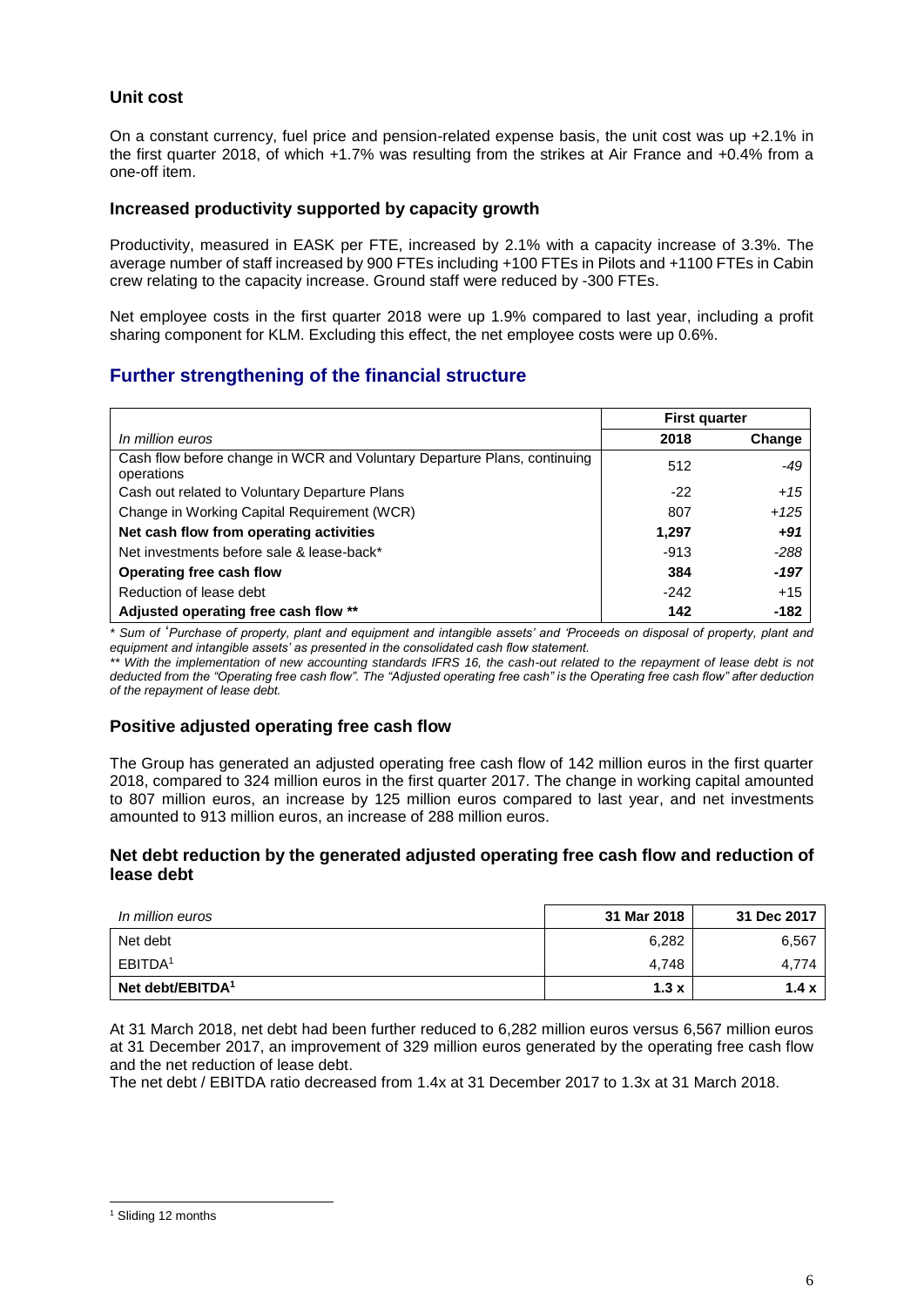# **Air France results impacted by strike and domestic market, KLM improvement benefitting from robust demand**

|                          | <b>First quarter</b> |           |
|--------------------------|----------------------|-----------|
| <b>Operating result</b>  | 2018                 | Change    |
| Air France Group (€m)    | $-178$               | $-121$    |
| Operating margin (%)     | $-5.0\%$             | $-3.4$ pt |
| KLM Group $(\epsilon m)$ | 60                   | $+32$     |
| Operating margin (%)     | 2.5%                 | $+1.3pt$  |

First Quarter 2018 operating income was down by -121 million euros at Air France due to strike and competitive pressure in the domestic market.

KLM operating income improved by 32 million euros benefitting from a robust demand environment.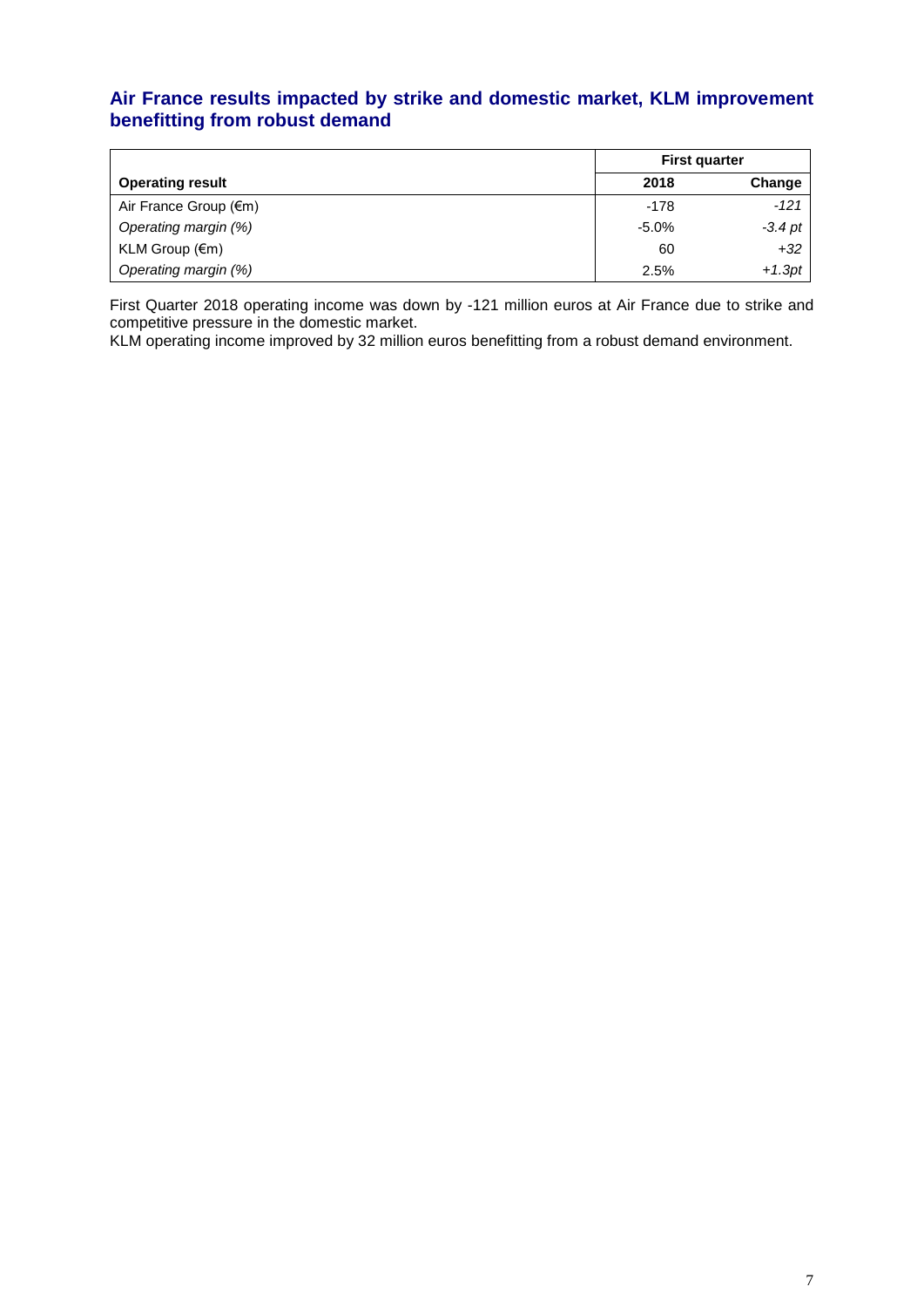# **Outlook**

The global context remains uncertain given the current geopolitical environment, labour wage inflation pressure, strengthening of the euro compared to other currencies and rising fuel price trends.

Demand and revenue environement:

- The latest available data from the Passenger network show a continuing positive trend in demand for May until August 2018: the current long haul forward bookings for the coming four months are on average ahead of last year levels.
- Passenger Network unit revenue is expected to be flat in second quarter 2018 at constant currency compared to last year.

Some guidance elements have been adjusted to take into account the Air France strike impact of at least 300 million euros on the operating result, and the macroeconomic context:

- Air France-KLM plans to increase its 2018 capacity between 2.5% and 3.5% in available seat kilometers for the Passenger Network, compared to a previous forecast of 3.0% to 4.0%.
- The full year unit cost change is expected between 0% and +1.0% at constant currency, fuel and pension charges, including strike related costs and associated capacity adjustement, compared to an initial target of -1.0% to -1.5%.
- The 2018 fuel bill, is expected to increase compared to last year by 350 million euros<sup>1</sup>, based on the forward curve of 27 April 2018 and after positive hedge result of 750 million dollars.
- A currency headwind of around 100 million euros is expected due to the strengthening of the Euro compared to other currencies.

As a consequence, the full year 2018 operating result is expected to be notably below 2017.

Capex plan and net debt target:

- The investment plan will be managed in the target range of 2.0 billion to 2.5 billion euros.
- The Group is targeting to further reduce its net debt compared to 31 December 2017.

Due to the strike impacts on the 2018 Air France results, the management will carefully continue to manage the financial structure of the Group and its growth plan.

\*\*\*\*\*

The First Quarter 2017 accounts are not audited by the Statutory Auditors.

The results presentation is available at <u>www.airfrancekIm.com</u> on 4<sup>th</sup> May 2018 from 7:15 am CET.

#### **Press contact**

-

+33 1 41 56 56 00

<sup>1</sup> Based on the forward curves of 27 April 2018, 2018 average Brent price of USD 71, average jet fuel price of USD 681 per ton and and exchange rate of EUR/USD of 1.23 in 2018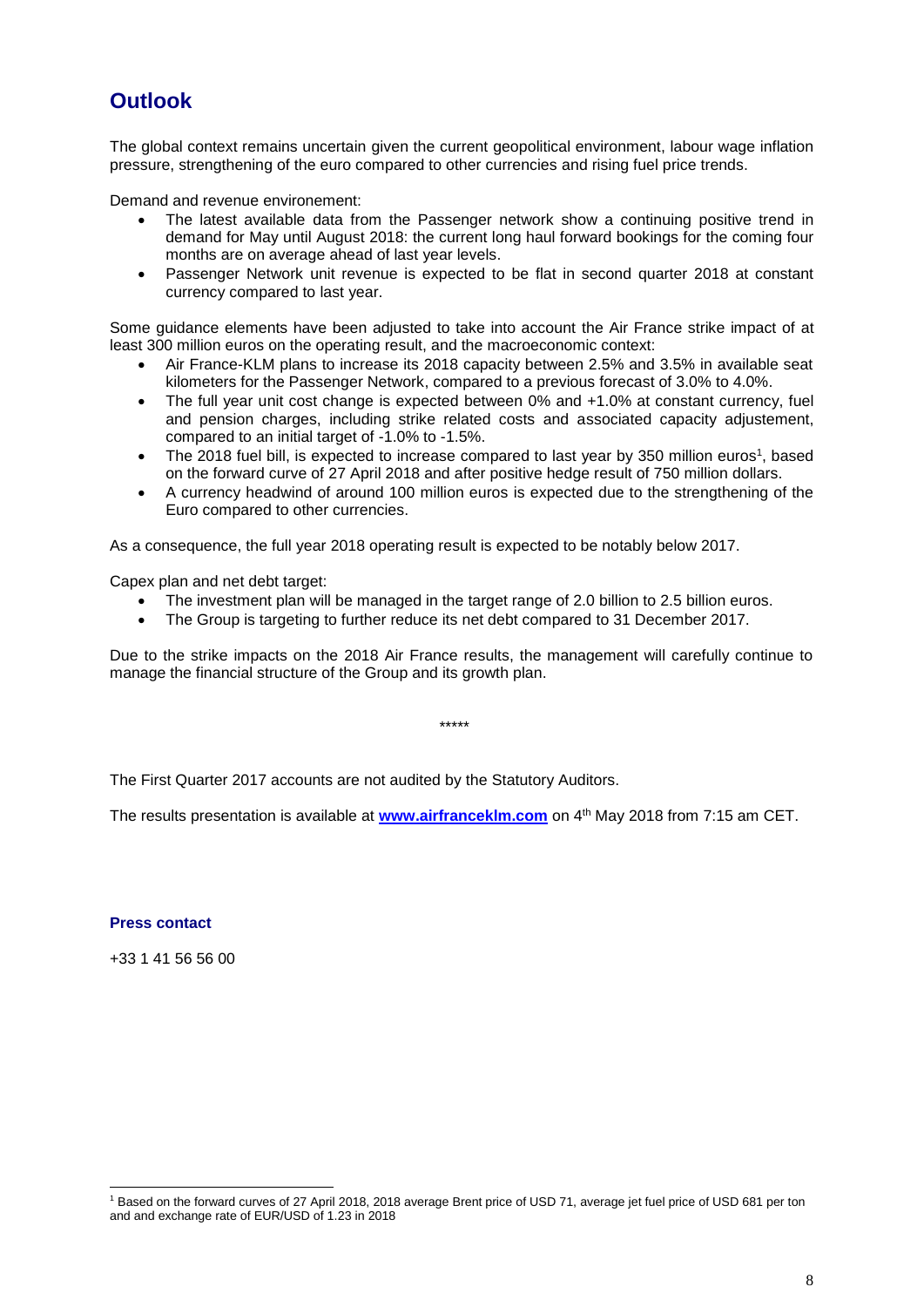# **Income Statement**

|                                            |             | <b>First quarter</b> |           |
|--------------------------------------------|-------------|----------------------|-----------|
| In millions euros                          | 2018        | 2017                 | Change    |
| <b>Sales</b>                               | 5,806       | 5,705                | $+1.8%$   |
| Other revenues                             | 0           | 0                    | nm        |
| <b>Revenues</b>                            | 5,806       | 5,705                | $+1.8%$   |
| Aircraft fuel                              | $-1,061$    | $-1,120$             | $-5.3%$   |
| Chartering costs                           | $-130$      | $-126$               | $+3.2%$   |
| Landing fees and en route charges          | $-427$      | -437                 | $-2.3%$   |
| Catering                                   | -182        | $-185$               | $-1.6%$   |
| Handling charges and other operating costs | $-476$      | $-419$               | $+13.6%$  |
| Aircraft maintenance costs                 | $-617$      | -592                 | $+4.2%$   |
| Commercial and distribution costs          | $-232$      | $-228$               | $+1.8%$   |
| Other external expenses                    | $-394$      | $-358$               | $+10.1%$  |
| Salaries and related costs                 | $-1,853$    | $-1,812$             | $+2.3%$   |
| Taxes other than income taxes              | $-49$       | $-45$                | $+8.9%$   |
| Other income and expenses                  | 236         | 265                  | $-10.9%$  |
| <b>EBITDA</b>                              | 621         | 648                  | $-4.2%$   |
| Amortization, depreciation and provisions  | $-739$      | -681                 | +8.5%     |
| Income from current operations             | $-118$      | $-33$                | $+257.6%$ |
| Sales of aircraft equipment                | $-5$        | 9                    | nm        |
| Other non-current income and expenses      | -42         | -7                   | +500.0%   |
| Income from operating activities           | $-165$      | $-31$                | +432.3%   |
| Cost of financial debt                     | $-114$      | $-149$               | $-23.5%$  |
| Income from cash and cash equivalent       | 10          | 9                    | $+11.1%$  |
| Net cost of financial debt                 | $-104$      | $-140$               | $-25.7%$  |
| Other financial income and expenses        | 12          | 46                   | -73.9%    |
| Income before tax                          | $-257$      | $-125$               | $+105.6%$ |
| Income taxes                               | -6          | -21                  | $-71.4%$  |
| Net income of consolidated companies       | $-263$      | -146                 | $+80.1%$  |
| Share of profits (losses) of associates    | -6          | 3                    | nm        |
| Income from continuing operations          | -269        | $-143$               | +88.1%    |
| Net income from discontinued operations    | $\mathbf 0$ | 0                    | nm        |
| Net income for the period                  | $-269$      | $-143$               | +88.1%    |
| Minority interest                          | 0           | 0                    | nm        |
| Net income for the period - Group          | $-269$      | $-143$               | +88.1%    |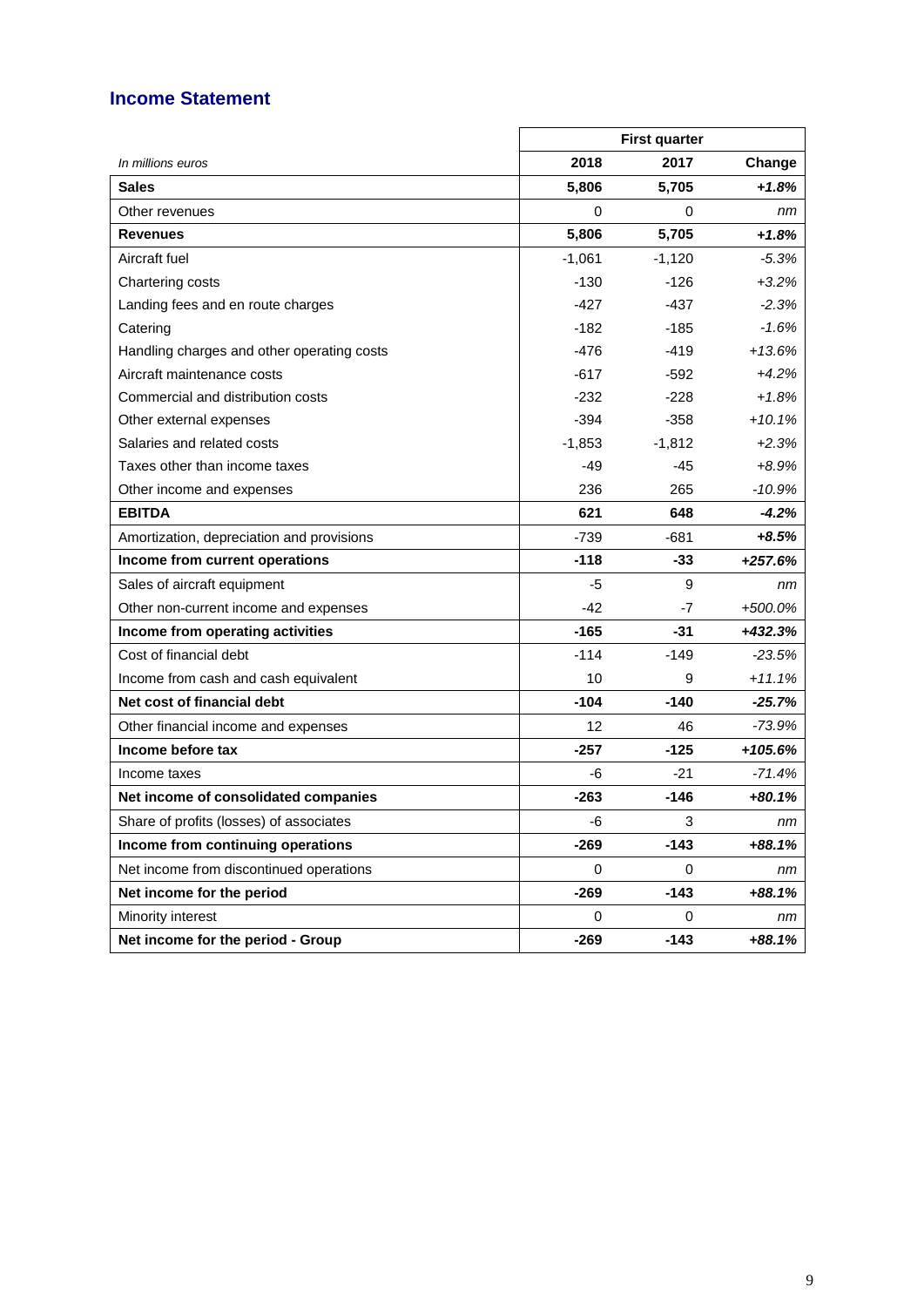# **Consolidated Balance Sheet**

| <b>Assets</b>                       | 31 Mar 2018 | 31 Dec 2017 |
|-------------------------------------|-------------|-------------|
| In million euros                    |             |             |
| Goodwill                            | 215         | 216         |
| Intangible assets                   | 1,147       | 1,122       |
| Flight equipment                    | 10,084      | 9,634       |
| Other property, plant and equipment | 1,446       | 1,418       |
| Right-of-use assets                 | 5,769       | 5,863       |
| Investments in equity associates    | 290         | 301         |
| Pension assets                      | 602         | 590         |
| Other financial assets              | 1,229       | 1,242       |
| Deferred tax assets                 | 430         | 479         |
| Other non-current assets            | 207         | 239         |
| <b>Total non-current assets</b>     | 21,419      | 21,104      |
| Assets held for sale                | $\Omega$    | $\Omega$    |
| Other short-term financial assets   | 399         | 421         |
| Inventories                         | 576         | 557         |
| Trade receivables                   | 2,452       | 2,165       |
| Other current assets                | 1,325       | 1,242       |
| Cash and cash equivalents           | 4,074       | 4,673       |
| <b>Total current assets</b>         | 8,826       | 9,058       |
| <b>Total assets</b>                 | 30,245      | 30,162      |

| <b>Liabilities and equity</b>                           | 31 Mar 2018 | 31 Dec 2017       |
|---------------------------------------------------------|-------------|-------------------|
| In million euros                                        |             |                   |
| Issued capital                                          | 429         | 429               |
| Additional paid-in capital                              | 4,139       | 4,139             |
| Treasury shares                                         | $-67$       | -67               |
| Perpetual                                               | 600         | 600               |
| Reserves and retained earnings                          | $-2,780$    | $-2,620$          |
| Equity attributable to equity holders of Air France-KLM | 2,321       | 2,481             |
| Non-controlling interests                               | 12          | $12 \overline{ }$ |
| <b>Total Equity</b>                                     | 2,333       | 2,493             |
| Pension provisions                                      | 2,175       | 2,202             |
| Other provisions                                        | 2,971       | 2,927             |
| Financial debt                                          | 5,766       | 5,919             |
| Lease debt                                              | 3,831       | 4,148             |
| Deferred tax liabilities                                | 8           | 6                 |
| Other non-current liabilities                           | 364         | 361               |
| <b>Total non-current liabilities</b>                    | 15,115      | 15,563            |
| Provisions                                              | 279         | 284               |
| Current portion of financial debt                       | 774         | 1,378             |
| Current portion of lease debt                           | 1,151       | 993               |
| Trade payables                                          | 2,428       | 2,366             |
| Deferred revenue on ticket sales                        | 4,042       | 3,017             |
| Frequent flyer programs                                 | 816         | 819               |
| Other current liabilities                               | 3,301       | 3,243             |
| <b>Bank overdrafts</b>                                  | 6           | 6                 |
| <b>Total current liabilities</b>                        | 12,797      | 12,106            |
| <b>Total equity and liabilities</b>                     | 30,245      | 30,162            |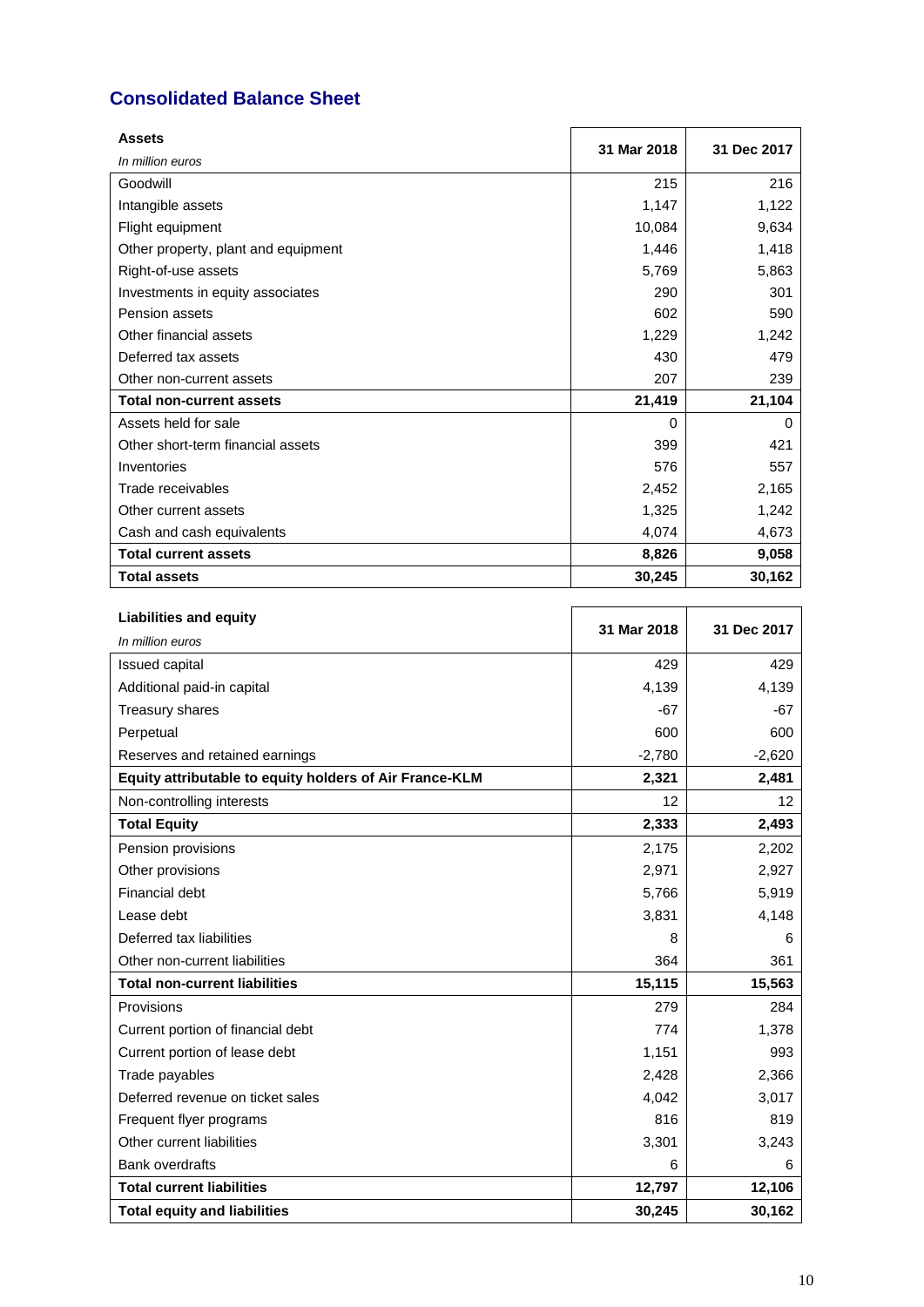### **Consolidated Statement of Cash Flows from 1st January until 31 st March 2018**

| In million euros                                                            | 31 Mar 2018 | 31 Mar 2017 |
|-----------------------------------------------------------------------------|-------------|-------------|
| Net income from continuing operations                                       | $-269$      | $-143$      |
| Net income from discontinued operations                                     | 0           | 0           |
| Amortization, depreciation and operating provisions                         | 739         | 681         |
| Financial provisions                                                        | 26          | 30          |
| Loss (gain) on disposals of tangible and intangible assets                  | 4           | -9          |
| Loss (gain) on disposals of subsidiaries and associates                     | 0           | 0           |
| Derivatives - non monetary result                                           | 13          | 16          |
| Unrealized foreign exchange gains and losses, net                           | -24         | -56         |
| Impairment                                                                  | 0           | 0           |
| Other non-monetary items                                                    | -6          | -4          |
| Share of (profits) losses of associates                                     | 6           | -4          |
| Deferred taxes                                                              | 1           | 13          |
| <b>Financial Capacity</b>                                                   | 490         | 524         |
| Of which discontinued operations                                            | 0           | 0           |
| (Increase) / decrease in inventories                                        | $-13$       | $-115$      |
| (Increase) / decrease in trade receivables                                  | $-310$      | $-275$      |
| Increase / (decrease) in trade payables                                     | 64          | 81          |
| Change in other receivables and payables                                    | 1,066       | 991         |
| Change in working capital requirements                                      | 807         | 682         |
| Change in working capital from discontinued operations                      | 0           | 0           |
| Net cash flow from operating activities                                     | 1,297       | 1,206       |
| Purchase of property, plant and equipment and intangible assets             | $-939$      | $-668$      |
| Proceeds on disposal of property, plant and equipment and intangible assets | 26          | 43          |
| Proceeds on disposal of subsidiaries, of shares in non-controlled entities  | 3           | 1           |
| Acquisition of subsidiaries, of shares in non-controlled entities           | -8          | -1          |
| Dividends received                                                          | 3           | 1           |
| Decrease (increase) in net investments, more than 3 months                  | $-12$       | -4          |
| Net cash flow used in investing activities of discontinued operations       | 0           | 0           |
| Net cash flow used in investing activities                                  | $-927$      | $-628$      |
| Increase of capital                                                         | 0           | 0           |
| Sale of minority interest without change in control                         | 0           | 0           |
| Issuance of debt                                                            | 24          | 45          |
| Repayment on financial debt                                                 | -781        | $-234$      |
| Payments on leases debt                                                     | $-242$      | $-257$      |
| Decrease (increase) in loans, net                                           | 34          | 2           |
| Dividends and coupons on perpetual paid                                     | 0           | 0           |
| Net cash flow used in financing activities of discontinued operations       | 0           | 0           |
| Net cash flow from financing activities                                     | $-965$      | -444        |
| Effect of exchange rate on cash and cash equivalents and bank overdrafts    | -4          | -8          |
| Effect of exch. rate on cash and cash eq. and bank overdrafts of disc. ops. | 0           | 0           |
| Change in cash and cash equivalents and bank overdrafts                     | $-599$      | 126         |
| Cash and cash equivalents and bank overdrafts at beginning of period        | 4,667       | 3,933       |
| Cash and cash equivalents and bank overdrafts at end of period              | 4,068       | 4,059       |
| Change in treasury of discontinued operations                               | 0           | 0           |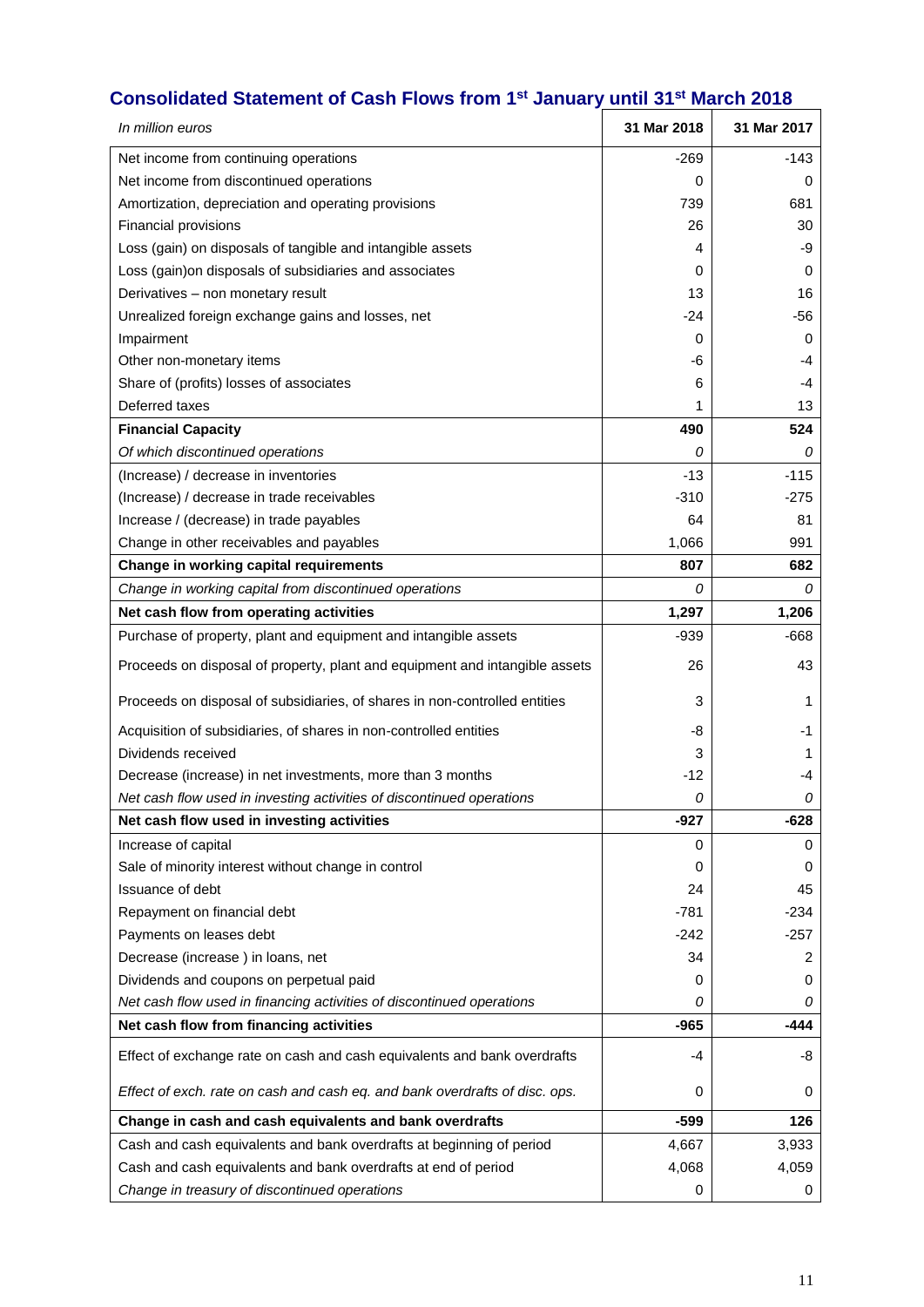# **Key Performance Indicators**

# **EBITDA**

-

|                                           | <b>First quarter</b> |      |  |
|-------------------------------------------|----------------------|------|--|
| In million euros                          | 2018                 | 2017 |  |
| Income/(loss) from current operations     | $-118$               | -33  |  |
| Amortization, depreciation and provisions | 739                  | 681  |  |
| <b>EBITDA</b>                             | 621                  | 648  |  |

# **Restated net result, group share**

|                                                                                                                  | <b>First quarter</b> |        |
|------------------------------------------------------------------------------------------------------------------|----------------------|--------|
| In million euros                                                                                                 | 2018                 | 2017   |
| Net income/(loss), Group share                                                                                   | $-269$               | $-143$ |
| Net income/(loss) from discontinued operations                                                                   | 0                    |        |
| Unrealized foreign exchange gains and losses, net                                                                | $-24$                | -56    |
| Change in fair value of financial assets and liabilities (derivatives)                                           | 14                   | -6     |
| Non-current income and expenses                                                                                  | 47                   | -2     |
| Depreciation of shares available for sale                                                                        | 0                    | 0      |
| De-recognition of deferred tax assets                                                                            | 0                    |        |
| Restated net income/(loss), group share                                                                          | $-232$               | -207   |
| Coupons on perpetual                                                                                             | 0                    | -6     |
| Restated net income/(loss), group share including coupons on perpetual (used<br>to calculate earnings per share) | $-232$               | $-213$ |
| Restated net income/(loss) per share (in $\epsilon$ )                                                            | $-0.54$              | -0.71  |

# **Return on capital employed (ROCE)**<sup>1</sup>

| In million euros                                                                                      | 31 Mar<br>2018 | 31 Mar<br>2017 | 31 Mar<br>2017 | 31 Mar<br>2016 |
|-------------------------------------------------------------------------------------------------------|----------------|----------------|----------------|----------------|
| Goodwill and intangible assets                                                                        | 1,362          | 1,320          | 1,320          | 1,242          |
| Flight equipment                                                                                      | 10,084         | 9,158          | 9,158          | 8,746          |
| Other property, plant and equipment                                                                   | 1,446          | 1,382          | 1,382          | 1,475          |
| Right of use assets                                                                                   | 5,725          | 5,511          | 5,511          | 5,746          |
| Investments in equity associates                                                                      | 290            | 295            | 295            | 74             |
| Financial assets excluding shares available for sale, marketable<br>securities and financial deposits | 117            | 110            | 110            | 93             |
| Provisions, excluding pension, cargo litigation and restructuring                                     | $-2,726$       | $-2,719$       | $-2,719$       | $-2,505$       |
| WCR, excluding market value of derivatives                                                            | $-6,606$       | $-6,222$       | $-6,222$       | $-5,881$       |
| <b>Capital employed</b>                                                                               | 9,692          | 8,835          | 8,835          | 8,993          |
| Average capital employed (A)                                                                          | 9,264          |                | 8,914          |                |
| Adjusted results from current operations                                                              | 1,852          |                | 1,253          |                |
| - Dividends received                                                                                  | $-3$           |                | $-2$           |                |
| - Share of profits (losses) of associates                                                             | 11             |                | $-2$           |                |
| - Tax recognized in the adjusted net result                                                           | $-553$         |                | $-371$         |                |
| Adjusted result from current operations after tax (B)                                                 | 1,307          |                | 878            |                |
| ROCE, trailing 12 months (B/A)                                                                        | 14.1%          |                | 9.8%           |                |

<sup>&</sup>lt;sup>1</sup> The ROCE definition has been updated within the framework of IFRS 16 implementation. The asset value linked to the aircraft lease contracts now corresponds to the net book value of the right-of-use asset of all the lease contracts. Moreover, the "operating result, adjusted for operating leases" does not exist anymore and has been replaced by the "income from current operations" which, thanks to IFRS 16 implementation, does not contain anymore the financial cost of lease contracts. Finally, the Group now uses a normative income tax rate, calculated according to the tax rates applied in France and in the Netherlands.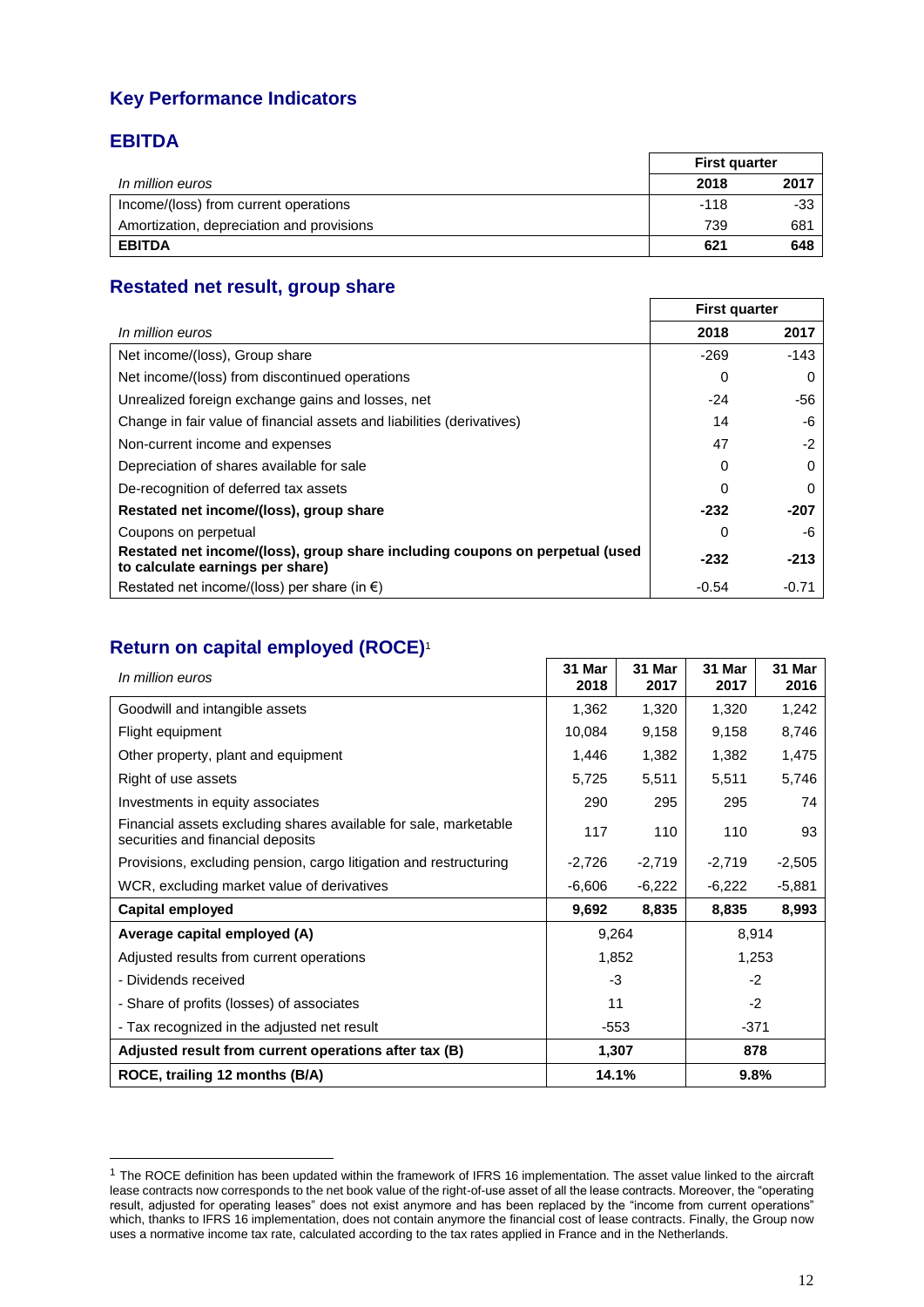# **Net debt**

|                                          | <b>Balance sheet at</b> |             |  |
|------------------------------------------|-------------------------|-------------|--|
| In million euros                         | 31 Mar 2018             | 31 Dec 2017 |  |
| Current and non-current financial debt   | 6,540                   | 7,297       |  |
| Deposits on aircraft under finance lease | 4,560                   | 4,713       |  |
| Financial assets pledged (OCEANE swap)   | 0                       | 0           |  |
| Currency hedge on financial debt         | 19                      | 19          |  |
| Accrued interest                         | $-71$                   | -76         |  |
| Gross financial debt (A)                 | 11,048                  | 11,953      |  |
| Cash and cash equivalents                | 4,074                   | 4,673       |  |
| Marketable securities                    | 84                      | 73          |  |
| Cash pledges                             | 269                     | 269         |  |
| Deposits (bonds)                         | 346                     | 379         |  |
| <b>Bank overdrafts</b>                   | -6                      | -6          |  |
| Other                                    | -1                      | $-2$        |  |
| Net cash (B)                             | 4,766                   | 5,386       |  |
| Net debt $(A) - (B)$                     | 6,282                   | 6,567       |  |

# **Adjusted operating free cash flow**

| 1.41                                                                     | <b>First quarter</b> |        |  |
|--------------------------------------------------------------------------|----------------------|--------|--|
| In million euros                                                         | 2018                 | 2017   |  |
| Net cash flow from operating activities, continued operations            | 1.297                | 1,206  |  |
| Investment in property, plant, equipment and intangible assets           | $-939$               | $-668$ |  |
| Proceeds on disposal of property, plant, equipment and intangible assets | 26                   | 43     |  |
| Operating free cash flow                                                 | 384                  | 581    |  |
| Payments on lease debt                                                   | $-242$               | $-257$ |  |
| Adjusted operating free cash flow                                        | 142                  | 324    |  |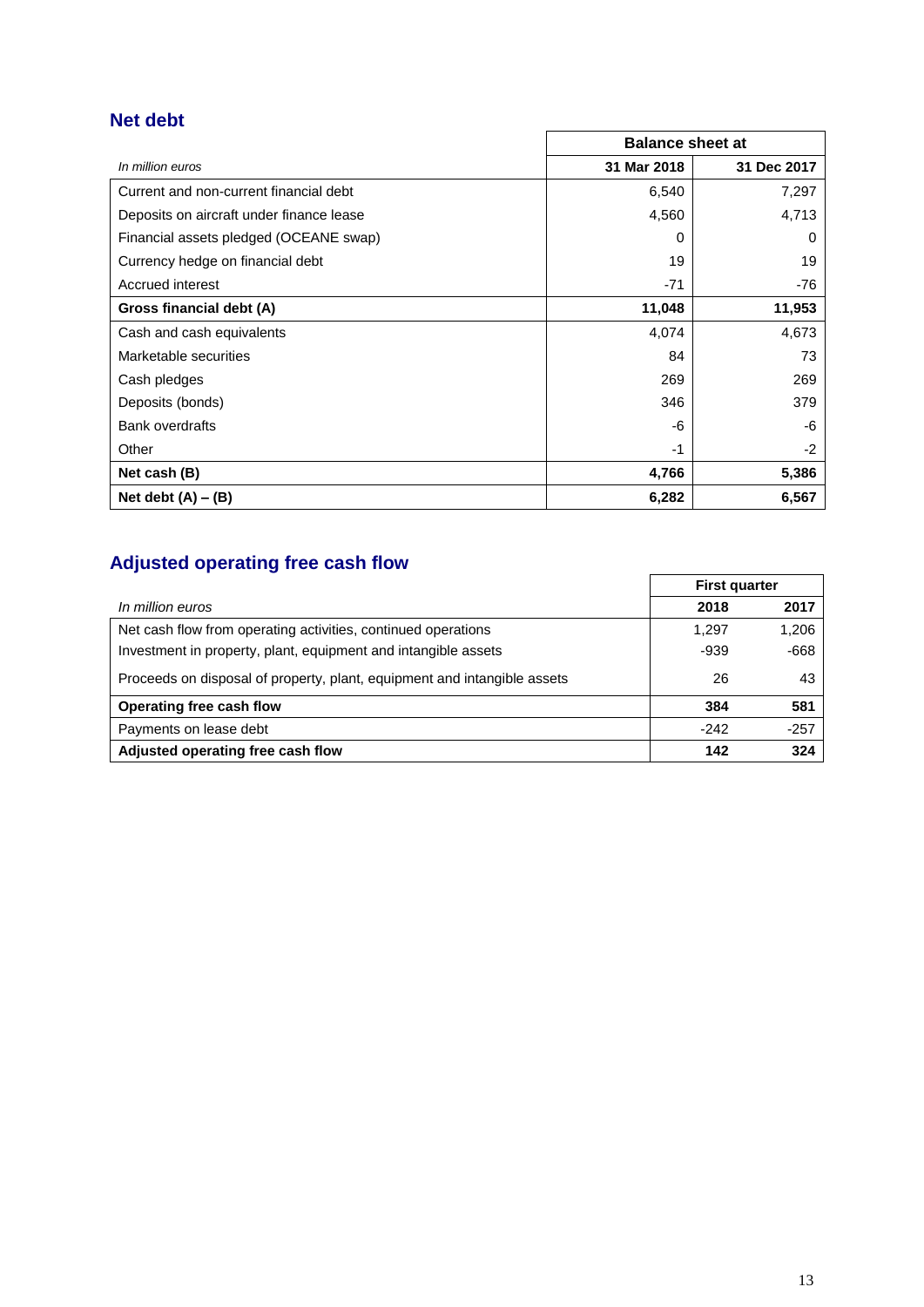# **Unit cost: net cost per EASK**

|                                                                                                                  | <b>First quarter</b> |         |
|------------------------------------------------------------------------------------------------------------------|----------------------|---------|
|                                                                                                                  | 2018                 | 2017    |
| Revenues (in $\epsilon$ m)                                                                                       | 5.806                | 5.705   |
| Income/(loss) from current operations (in $\epsilon$ m)                                                          | 118                  | 33      |
| Total operating expense (in $\epsilon$ m)                                                                        | 5,924                | 5,738   |
| Passenger network business – other revenues (in $\epsilon$ m)                                                    | $-188$               | $-189$  |
| Cargo business – other revenues (in $\epsilon$ m)                                                                | $-67$                | -64     |
| Third-party revenues in the maintenance business (in $\epsilon$ m)                                               | $-471$               | $-448$  |
| Transavia - other revenues (in $\epsilon$ m)                                                                     | $-10$                | -9      |
| Third-party revenues of other businesses (in $\epsilon$ m)                                                       | $-10$                | $-10$   |
| Net cost (in $\epsilon$ m)                                                                                       | 5,178                | 5,018   |
| Capacity produced, reported in EASK*                                                                             | 82,221               | 79,607  |
| Net cost per EASK (in € cents per EASK)                                                                          | 6.30                 | 6.30    |
| Gross change                                                                                                     |                      | $-0.1%$ |
| Currency effect on net costs (in $\epsilon$ m)                                                                   |                      | $-191$  |
| Change at constant currency                                                                                      |                      | 3.9%    |
| Fuel price effect (in $\epsilon$ m)                                                                              |                      | 83      |
| Change on a constant currency and fuel price basis                                                               |                      | 2.2%    |
| Change in pension-related expenses (in $\epsilon$ m)                                                             |                      | 6       |
| Net cost per EASK on a constant currency, fuel price and pension-related<br>expenses basis (in € cents per EASK) | 6.30                 | 6.17    |
| Change on a constant currency, fuel price and pension-related expenses basis                                     |                      | $+2.1%$ |

*\* The capacity produced by the transportation activities is combined by adding the capacity of the Passenger network (in ASK) to that of Transavia (in ASK) and the Cargo business (in ATK) converted into EASK based on a separate fixed factor for Air France and for KLM..*

# **Airline results**

#### **Air France Group**

|                                                                             | <b>First quarter</b> |           |  |
|-----------------------------------------------------------------------------|----------------------|-----------|--|
|                                                                             | 2018                 | Change    |  |
| Revenue (in $\epsilon$ m)                                                   | 3,553                | $-0.8%$   |  |
| EBITDA (in $\epsilon$ m)                                                    | 305                  | -79       |  |
| Operating result (en m $\epsilon$ )                                         | $-178$               | $-121$    |  |
| Operating margin (%)                                                        | $-5.0%$              | $-3.4$ pt |  |
| Operating cash flow before WCR and restructuring cash out (in $\epsilon$ m) | 266                  | $-79$     |  |
| Operating cash flow (before WCR and restructuring) margin                   | 7.5%                 | $-2.1$ pt |  |

#### **KLM Group**

|                                                                             | <b>First quarter</b> |           |  |
|-----------------------------------------------------------------------------|----------------------|-----------|--|
|                                                                             | 2018                 | Change    |  |
| Revenue (in $\epsilon$ m)                                                   | 2,387                | $+7.4%$   |  |
| EBITDA (in $\epsilon$ m)                                                    | 313                  | $+47$     |  |
| Operating result (en $m \in$ )                                              | 60                   | $+32$     |  |
| Operating margin (%)                                                        | 2.5%                 | $+1.3$ pt |  |
| Operating cash flow before WCR and restructuring cash out (in $\epsilon$ m) | 245                  | $+33$     |  |
| Operating cash flow (before WCR and restructuring) margin<br>$\cdots$       | 10.3%                | $+0.7$ pt |  |

*NB: Sum of individual airline results does not add up to Air France-KLM total due to intercompany eliminations at Group level*